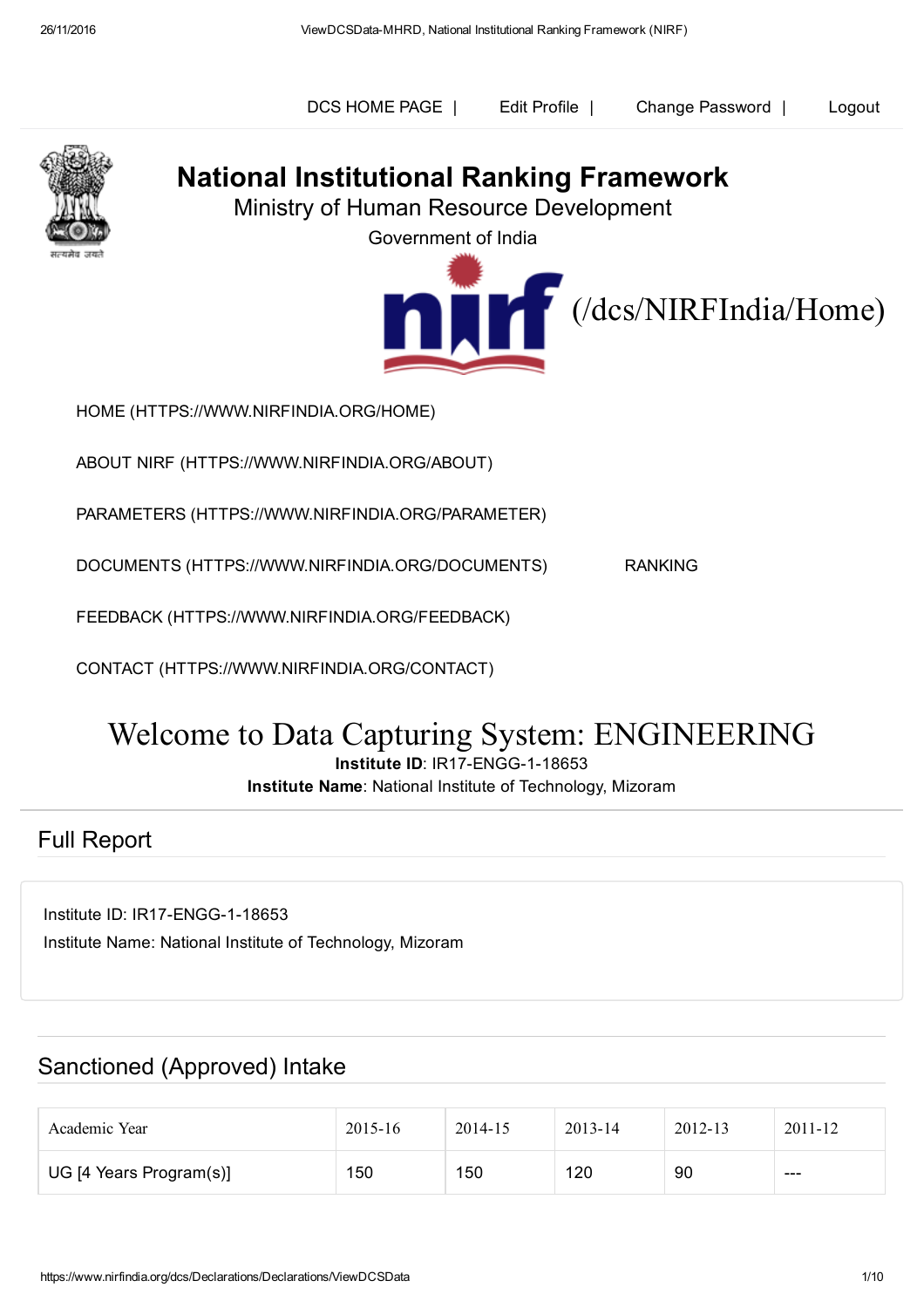| Academic Year          | 2015-16 | 2014-15 | $2013 - 14$ | 2012-13 | $2011 - 12$ |
|------------------------|---------|---------|-------------|---------|-------------|
| Ph.D students enrolled | 14      | ---     | $- - -$     | $- - -$ | $- - -$     |

## Total Actual Student Strength (Program(s) Offered by Your Institution)

| (All<br>programs<br>of all<br>years) | No. of<br>Male<br><b>Students</b> | No. of<br>Female<br><b>Students</b> | Total<br><b>Students</b> | Within<br>State<br>(Including)<br>male $\&$<br>female) | Outside<br>State<br>(Including)<br>male $\&$<br>female) | Outside<br>Country<br>(Including)<br>male $\&$<br>female) | Economically<br>Backward<br>(Including)<br>male $\&$<br>female) | Socially<br>Challenged<br>$(SC+ST+OBC$<br>Including male $\&$<br>female) |
|--------------------------------------|-----------------------------------|-------------------------------------|--------------------------|--------------------------------------------------------|---------------------------------------------------------|-----------------------------------------------------------|-----------------------------------------------------------------|--------------------------------------------------------------------------|
| UG                                   | 234                               | 23                                  | 257                      | 71                                                     | 186                                                     | $\mathbf 0$                                               | 33                                                              | 149                                                                      |
| Ph.D                                 | 10                                | $\overline{4}$                      | 14                       | 10                                                     | 4                                                       | $\mathbf 0$                                               | 2                                                               | 9                                                                        |

#### Placement & Higher Studies

| UG [4 Years Program(s)]: Placement $&$ higher studies for previous 3 years |                                                          |                   |                                                      |                  |                                                                      |                                                                |                                                                     |                                                            |  |
|----------------------------------------------------------------------------|----------------------------------------------------------|-------------------|------------------------------------------------------|------------------|----------------------------------------------------------------------|----------------------------------------------------------------|---------------------------------------------------------------------|------------------------------------------------------------|--|
| Academic<br>Year                                                           | No. of first<br>year students<br>admitted in<br>the year | Academic<br>Year  | No. of<br>students<br>admitted<br>(Lateral<br>Entry) | Academic<br>Year | No. of<br>students<br>graduating<br>in minimum<br>stipulated<br>time | No. of<br>students<br>placed<br>through<br>campus<br>placement | Median<br>salary of<br>placed<br>graduates<br>(Amount in<br>$Rs.$ ) | No. of<br>students<br>selected<br>for<br>Higher<br>Studies |  |
| $(2010 -$<br>11)                                                           | 63                                                       | $(2011 -$<br>12)  | $\mathbf 0$                                          | $(2013 -$<br>14) | 48                                                                   | 36                                                             | 300000<br>(Three<br>lakhs)                                          | 8                                                          |  |
| $(2011 -$<br>12)                                                           | 49                                                       | $(2012 -$<br>13)  | $\mathbf 0$                                          | $(2014 -$<br>15) | 42                                                                   | 22                                                             | 330000<br>(Three<br>lakhs<br>thirty<br>thousand)                    | 3                                                          |  |
| $(2012 -$<br>13)                                                           | 52                                                       | $(2013 -$<br>(14) | $\mathbf 0$                                          | $(2015 -$<br>16) | 43                                                                   | 17                                                             | 320000<br>(Three<br>lakhs<br>twenty<br>thousand)                    | 1                                                          |  |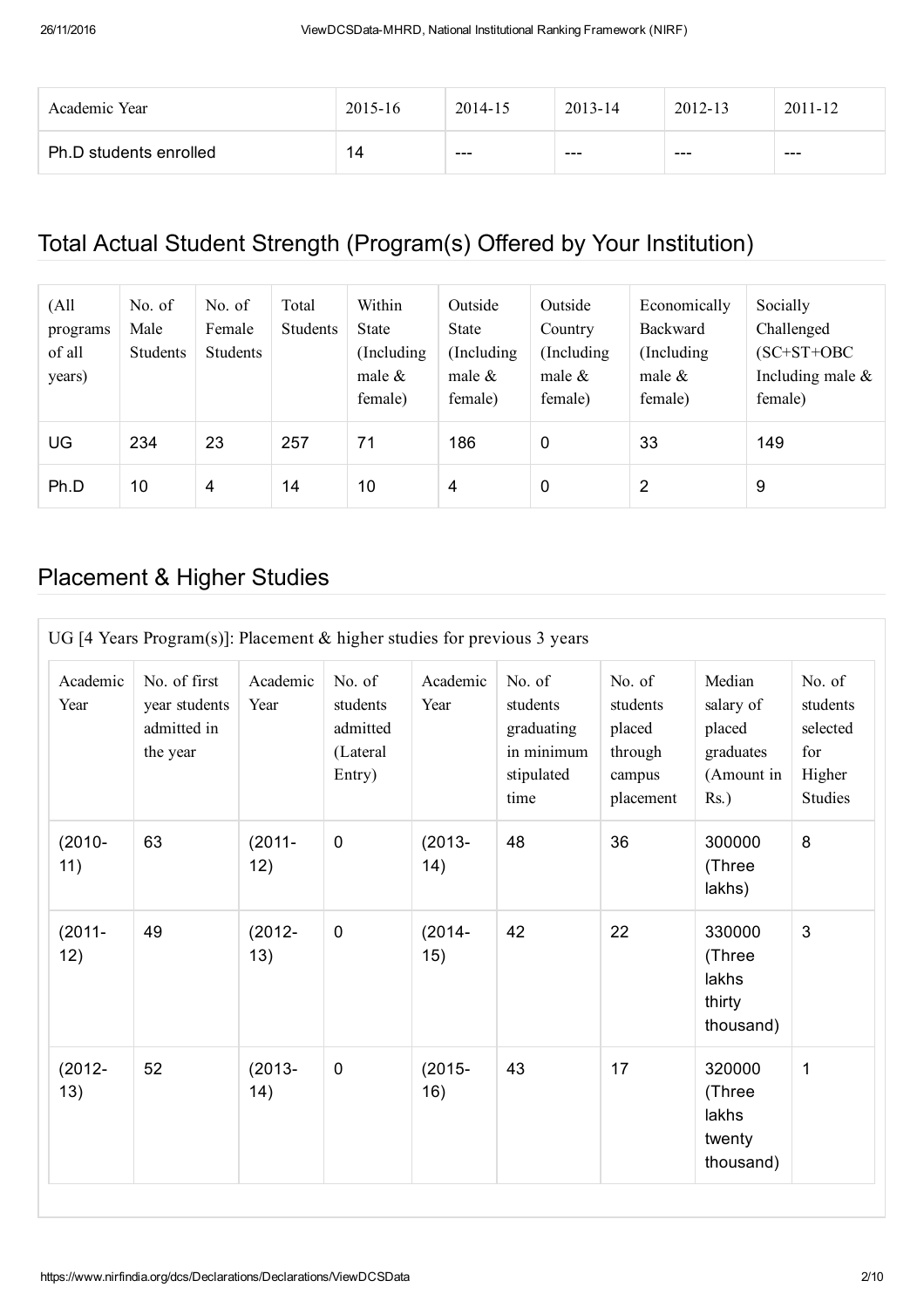#### Entrepreneurship

| No. of sustained spin-off companies set up over the previous 5 years (2011-2016) (Companies started by the |  |
|------------------------------------------------------------------------------------------------------------|--|
| Students/Alumni/Faculty in the institutions business incubators): $\begin{bmatrix} 0 \end{bmatrix}$        |  |

#### Top University Admission Data

| No. of graduating students from your institution who were admitted into Top University/Institution to pursue<br>higher studies in the year 2015-16: $\begin{bmatrix} 1 \end{bmatrix}$ |
|---------------------------------------------------------------------------------------------------------------------------------------------------------------------------------------|
| No. of PG students admitted into your institutions from Top Institution in the year 2015-16: $\mid 0 \mid$                                                                            |
| No. of Ph.D students admitted into your institutions from Top Institution in the year 2015-16: $\mid 9 \mid$                                                                          |
| Total No.of PG & Ph.D students admitted: $\vert 9 \vert$                                                                                                                              |

#### Ph.D Student Details

| No. of Ph.D students graduated (including Integrated Ph.D) |         |         |  |  |  |  |  |
|------------------------------------------------------------|---------|---------|--|--|--|--|--|
| 2015-16                                                    | 2014-15 | 2013-14 |  |  |  |  |  |
|                                                            | 0       | 0       |  |  |  |  |  |
|                                                            |         |         |  |  |  |  |  |

#### Faculty Details

|   | # | Name              | Age | Designation            | Gender | Qualification | Experience (In<br>Months) |
|---|---|-------------------|-----|------------------------|--------|---------------|---------------------------|
| O |   | Bordoloi Sushanta | 25  | Other                  | Male   | M.Tech        | 11                        |
| O | 2 | Debnath Dipanwita | 31  | Assistant<br>Professor | Female | M.Tech        | 40                        |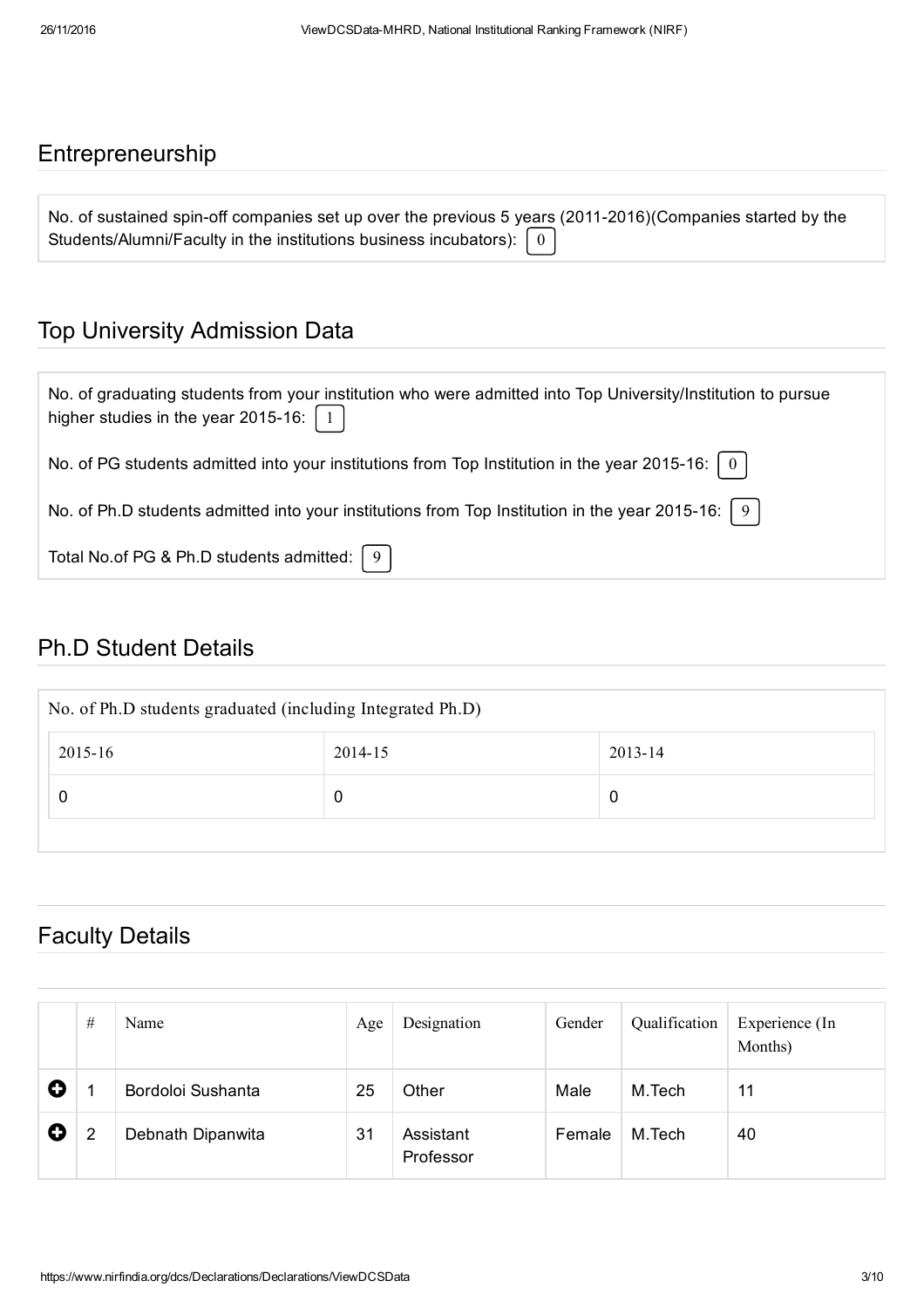|           | $\#$             | Name                           | Age | Designation            | Gender | Qualification | Experience (In<br>Months) |
|-----------|------------------|--------------------------------|-----|------------------------|--------|---------------|---------------------------|
| 0         | $\mathbf{3}$     | <b>Islam Afreen</b>            | 25  | Other                  | Female | M.Tech        | 11                        |
| 0         | 4                | Mohanty Bijayananda            | 44  | Assistant<br>Professor | Male   | Ph.D          | 53                        |
| 0         | $\overline{5}$   | Ontela Surender                | 31  | Assistant<br>Professor | Male   | Ph.D          | 25                        |
| 0         | 6                | Sinha Abhijit                  | 29  | Assistant<br>Professor | Male   | Ph.D          | 19                        |
| 0         | $\overline{7}$   | Suman Saurav                   | 24  | Other                  | Male   | M.Tech        | 16                        |
| O         | $\,8\,$          | Ali Chowdhury Mohammad         | 28  | Assistant<br>Professor | Male   | M.Tech        | 34                        |
| 0         | $\boldsymbol{9}$ | Baidya Achinta                 | 29  | Assistant<br>Professor | Male   | M.Tech        | 41                        |
| 0         | 10               | Bhattacharya Anagha            | 32  | Assistant<br>Professor | Male   | M.Tech        | 95                        |
| 0         | 11               | Biswas Pabitra Kumar           | 36  | Assistant<br>Professor | Male   | Ph.D          | 107                       |
| 0         | 12               | Chanu Thingbaijam<br>Rajkumari | 27  | Assistant<br>Professor | Female | M.Tech        | 32                        |
| 0         | 13               | Das Ranjita                    | 32  | Assistant<br>Professor | Female | M.Tech        | 62                        |
| $\bullet$ | 14               | Das Upama                      | 31  | Assistant<br>Professor | Female | M.Tech        | 56                        |
| $\bullet$ | 15               | Dash Sandeep Kumar             | 31  | Assistant<br>Professor | Male   | M.Tech        | 80                        |
| 0         | 16               | De Krishnarti                  | 27  | Assistant<br>Professor | Female | M.Tech        | 44                        |
| $\bullet$ | 17               | Deb Bachu                      | 32  | Assistant<br>Professor | Male   | Ph.D          | 58                        |
| 0         | 18               | Debnath Sukanta                | 30  | Assistant<br>Professor | Male   | M.Tech        | 42                        |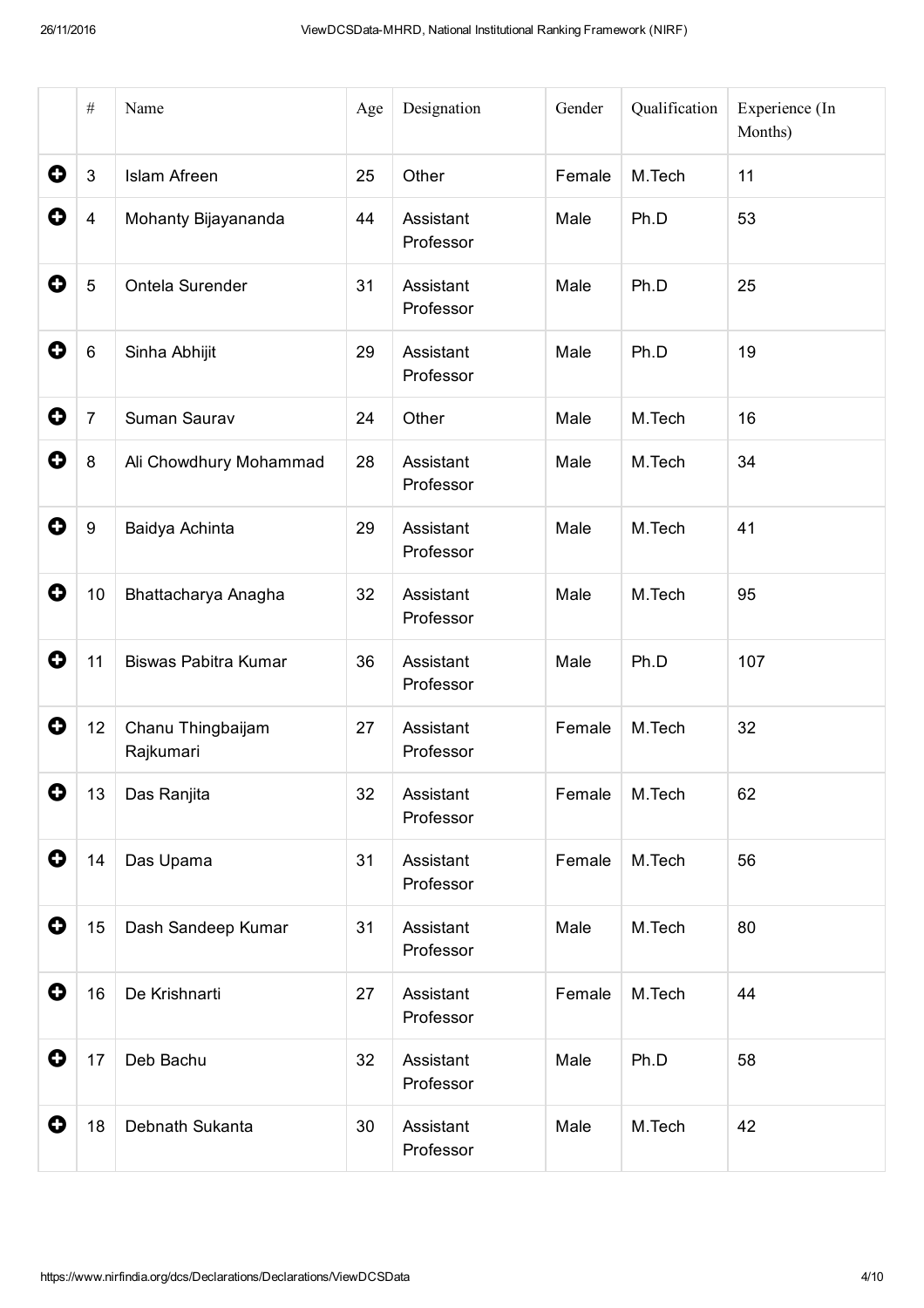|           | $\#$ | Name                      | Age | Designation            | Gender | Qualification | Experience (In<br>Months) |
|-----------|------|---------------------------|-----|------------------------|--------|---------------|---------------------------|
| 0         | 19   | Dhar Rudra Sankar         | 37  | Assistant<br>Professor | Male   | Ph.D          | 100                       |
| 0         | 20   | <b>Ghosh Anumoy</b>       | 29  | Assistant<br>Professor | Male   | M.E.          | 32                        |
| 0         | 21   | Goswami Shiva Puri        | 23  | Other                  | Male   | M.Tech        | 11                        |
| 0         | 22   | Hungyo Shingmila          | 31  | Assistant<br>Professor | Female | M.Tech        | 31                        |
| 0         | 23   | Khenglawt Vanlalmuansangi | 28  | Assistant<br>Professor | Female | M.Tech        | 42                        |
| 0         | 24   | Koley Chaitali            | 31  | Assistant<br>Professor | Female | M.Tech        | 64                        |
| 0         | 25   | Koya P Ajmol              | 32  | Assistant<br>Professor | Male   | Ph.D          | 131                       |
| 0         | 26   | Kumar Ramesh              | 34  | Assistant<br>Professor | Male   | M.Tech        | 47                        |
| 0         | 27   | Kuriachen Basil           | 30  | Assistant<br>Professor | Male   | Ph.D          | 16                        |
| O         | 28   | Laitonjam Lenin           | 25  | Other                  | Male   | M.Tech        | 11                        |
| 0         | 29   | Lalhmingsanga H           | 30  | Assistant<br>Professor | Male   | Ph.D          | 17                        |
| $\bullet$ | 30   | Lalthazuala Ricky         | 25  | Other                  | Male   | M.Tech        | 13                        |
| 0         | 31   | Majumder Goutam           | 30  | Assistant<br>Professor | Male   | M.Tech        | 71                        |
| $\bullet$ | 32   | Majumder Suman            | 29  | Assistant<br>Professor | Male   | M.Tech        | 44                        |
| 0         | 33   | Meetei Maibam Sanju       | 29  | Assistant<br>Professor | Male   | M.Tech        | 18                        |
| 0         | 34   | Ngangbam Remika           | 27  | Assistant<br>Professor | Female | M.Tech        | 31                        |
| 0         | 35   | Pakray Partha             | 34  | Assistant<br>Professor | Male   | Ph.D          | 41                        |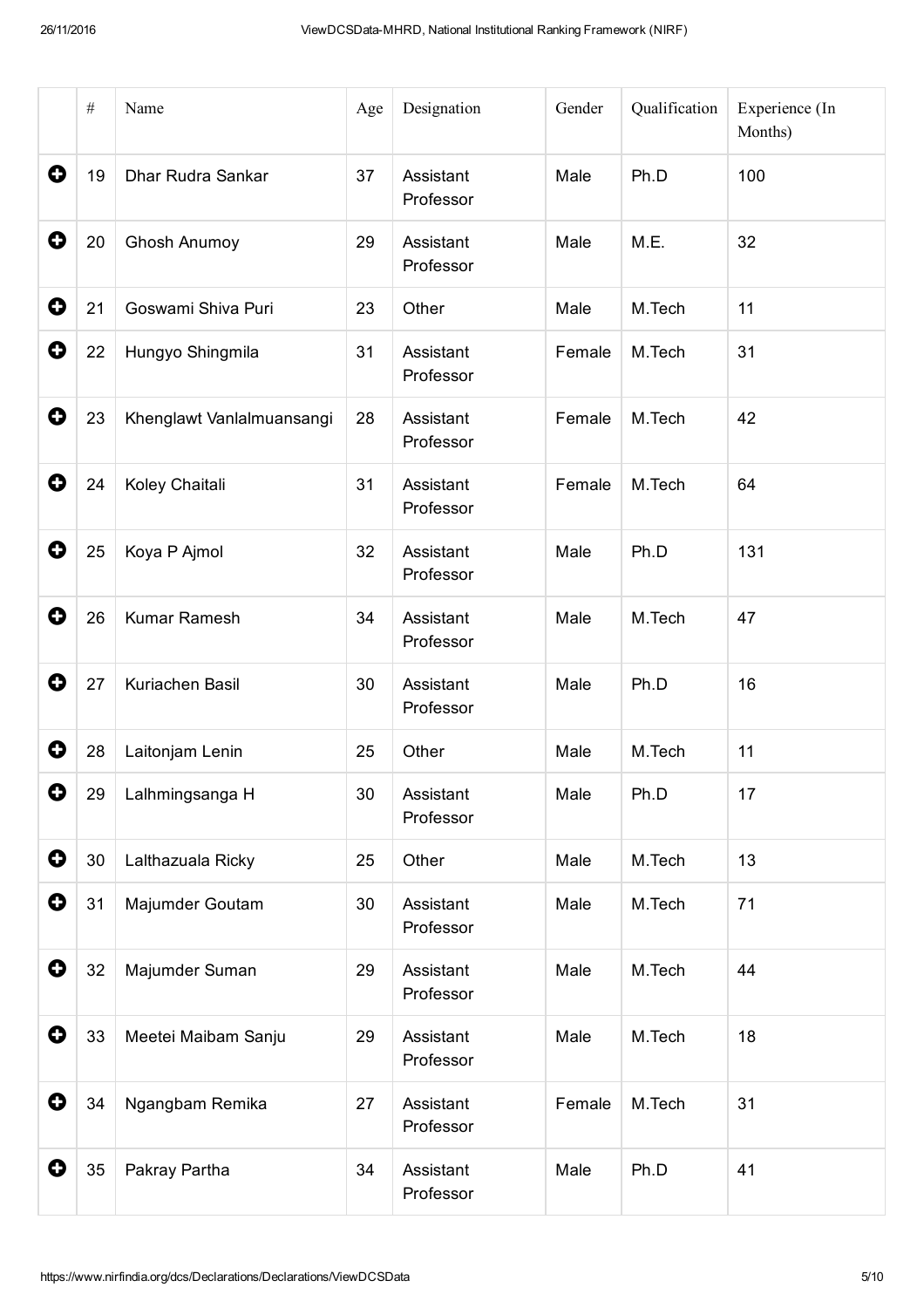|           | $\#$ | Name                          | Age | Designation            | Gender | Qualification | Experience (In<br>Months) |
|-----------|------|-------------------------------|-----|------------------------|--------|---------------|---------------------------|
| 0         | 36   | Pal Arunangshu                | 34  | Assistant<br>Professor | Male   | M.E.          | 96                        |
| 0         | 37   | Pattanayak Radha Mohan        | 34  | Assistant<br>Professor | Male   | M.Tech        | 164                       |
| $\bullet$ | 38   | Pradhan Srikanta              | 29  | Assistant<br>Professor | Male   | M.Tech        | 14                        |
| 0         | 39   | Roy Bidesh                    | 32  | Assistant<br>Professor | Male   | Ph.D          | 62                        |
| O         | 40   | Shuchi                        | 36  | Assistant<br>Professor | Female | Ph.D          | 23                        |
| 0         | 41   | Shukla Alok                   | 43  | Assistant<br>Professor | Male   | Ph.D          | 95                        |
| 0         | 42   | Singh Gurinder                | 24  | Other                  | Male   | M.Tech        | 11                        |
| O         | 43   | Singh Konthoujam<br>Gyanendra | 36  | Assistant<br>Professor | Male   | Ph.D          | 59                        |
| O         | 44   | Singh Pragati                 | 28  | Assistant<br>Professor | Male   | M.Tech        | 43                        |
| 0         | 45   | Singh Vinay                   | 35  | Assistant<br>Professor | Male   | Ph.D          | 57                        |
| 0         | 46   | Vipej Devi Sanasam            | 24  | Other                  | Female | M.Tech        | 13                        |

## Financial Resources: Utilised Amount for the Capital & Operational expenditure for previous 3 years

| Financial Year                                                                                          | 2015-16         | 2014-15         | 2013-14         |
|---------------------------------------------------------------------------------------------------------|-----------------|-----------------|-----------------|
|                                                                                                         | Utilised Amount | Utilised Amount | Utilised Amount |
| Annual Capital Expenditure on Academic Activities and Resources (excluding expenditure on<br>buildings) |                 |                 |                 |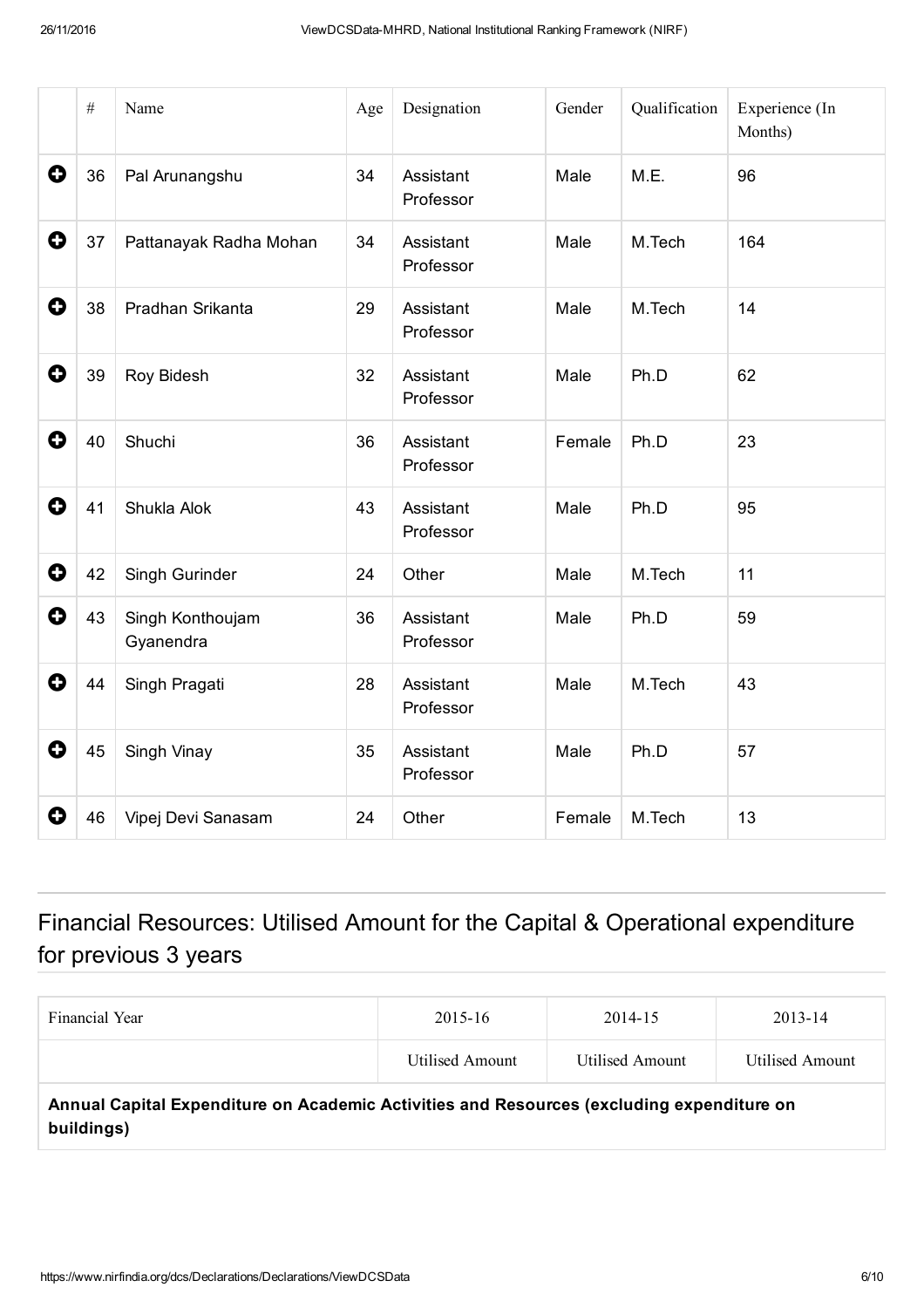| Financial Year                                                                                                                                                                                             | 2015-16                                                                                              | 2014-15                                                                                      | 2013-14                                                                                            |
|------------------------------------------------------------------------------------------------------------------------------------------------------------------------------------------------------------|------------------------------------------------------------------------------------------------------|----------------------------------------------------------------------------------------------|----------------------------------------------------------------------------------------------------|
|                                                                                                                                                                                                            | <b>Utilised Amount</b>                                                                               | <b>Utilised Amount</b>                                                                       | <b>Utilised Amount</b>                                                                             |
| Library                                                                                                                                                                                                    | 4953232 (Forty<br>nine lakh fifty three<br>thousand two<br>hundred thirty two)                       | 13864000 (One<br>crore thirty eight<br>lakh sixty four<br>thousand)                          | 2314000 (Twenty<br>three lakh fourteen<br>thousand)                                                |
| New Equipment for Laboratories                                                                                                                                                                             | 201472614 (Twenty<br>crore fourteen lakh<br>seventy two<br>thousand six<br>hundred fourteen)         | 74580000 (Seven<br>crore forty five lakh<br>eighty thousand)                                 | 23106000 (Two<br>crore thirty one lakh<br>six thousand)                                            |
| <b>Engineering Workshops</b>                                                                                                                                                                               | 316985 (Three lakh<br>sixteen thousand<br>nine hundred eighty<br>five)                               | $0$ (Zero)                                                                                   | $0$ (Zero)                                                                                         |
| <b>Studios</b>                                                                                                                                                                                             | $0$ (Zero)                                                                                           | $0$ (Zero)                                                                                   | $0$ (Zero)                                                                                         |
| Other suitably identified academic activities                                                                                                                                                              | 1731631<br>(Seventeen lakh<br>thirty one thousand<br>six hundred thirty<br>one)                      | 2035783 (Twenty<br>lakh thirty five<br>thousand seven<br>hundred eighty<br>three)            | 2005930 (Twenty<br>lakh five thousand<br>nine hundred thirty)                                      |
| <b>Annual Operational Expenditure</b>                                                                                                                                                                      |                                                                                                      |                                                                                              |                                                                                                    |
| Salaries (Teaching and Non Teaching staff)                                                                                                                                                                 | 37124967 (Three<br>crore seventy one<br>lakh twenty four<br>thousand nine<br>hundred sixty<br>seven) | 29494261 (Two<br>crore ninety four<br>lakh ninety four<br>thousand two<br>hundred sixty one) | 18562375 (One<br>crore eighty five<br>lakh sixty two<br>thousand three<br>hundred seventy<br>five) |
| Maintenance of Academic Infrastructure or<br>consumables, other running<br>expenditures, Seminars/Conferences/Workshopixty five thousand<br>etc. (excluding maintenance of hostels and<br>allied services) | 36565157 (Three<br>crore sixty five lakh<br>one hundred fifty<br>seven)                              | 14311404 (One<br>crore forty three<br>lakh eleven<br>thousand four<br>hundred four)          | 16715839 (One<br>crore sixty seven<br>lakh fifteen<br>thousand eight<br>hundred thirty nine)       |

## Women Diversity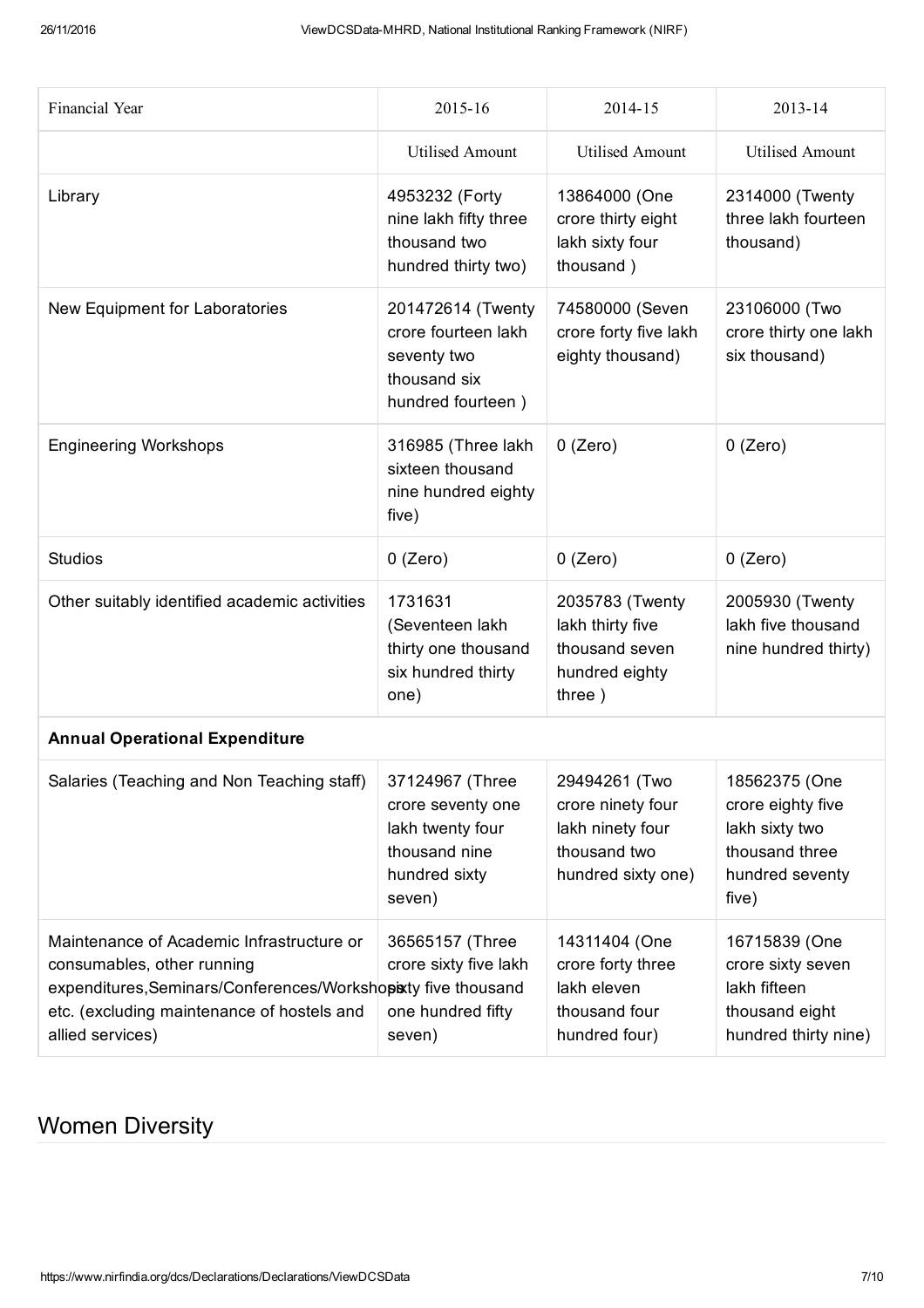| No. of women members in senior administrative positions, such as Head of Departments, Dean or Institute |  |  |
|---------------------------------------------------------------------------------------------------------|--|--|
| Heads in previous academic year (2015-16): $\begin{bmatrix} 4 \end{bmatrix}$                            |  |  |

#### IPR

| Calendar Year            | 2015 | 2014 | 2013 |
|--------------------------|------|------|------|
| No. of Patents Filed     | 0    | 0    | 0    |
| No. of Patents Published | 0    | 0    | U    |
| No. of Patents Granted   | 0    | 0    |      |
| No. of Patents Licensed  | 0    | 0    |      |

#### Did your institution transferred atleast one technology in the previous three years?:  $\sqrt{\frac{N_o}{N_o}}$

| Financial Year                          | 2015-16 | 2014-15 | $2013 - 14$ |
|-----------------------------------------|---------|---------|-------------|
| Earning From Patents (Amount in Rupees) |         |         | 0           |
| Enter Amount in Words                   | Zero    | Zero    | Zero        |

# Sponsored Research Details

| Financial Year                                     | $2015 - 16$                                                     | 2014-15                                     | $2013 -$<br>14 |
|----------------------------------------------------|-----------------------------------------------------------------|---------------------------------------------|----------------|
| Total no. of Sponsored<br>Projects                 | 3                                                               | $\overline{2}$                              | 0              |
| Total no. of Funding Agencies                      | $\overline{2}$                                                  | 2                                           | 0              |
| <b>Total Amount Received</b><br>(Amount in Rupees) | 5858666                                                         | 2898000                                     | 0              |
| Amount Received in Words                           | Fifty eight lakhs fifty eight thousand six<br>hundred sixty six | Twenty eight lakhs ninety<br>eight thousand | Zero           |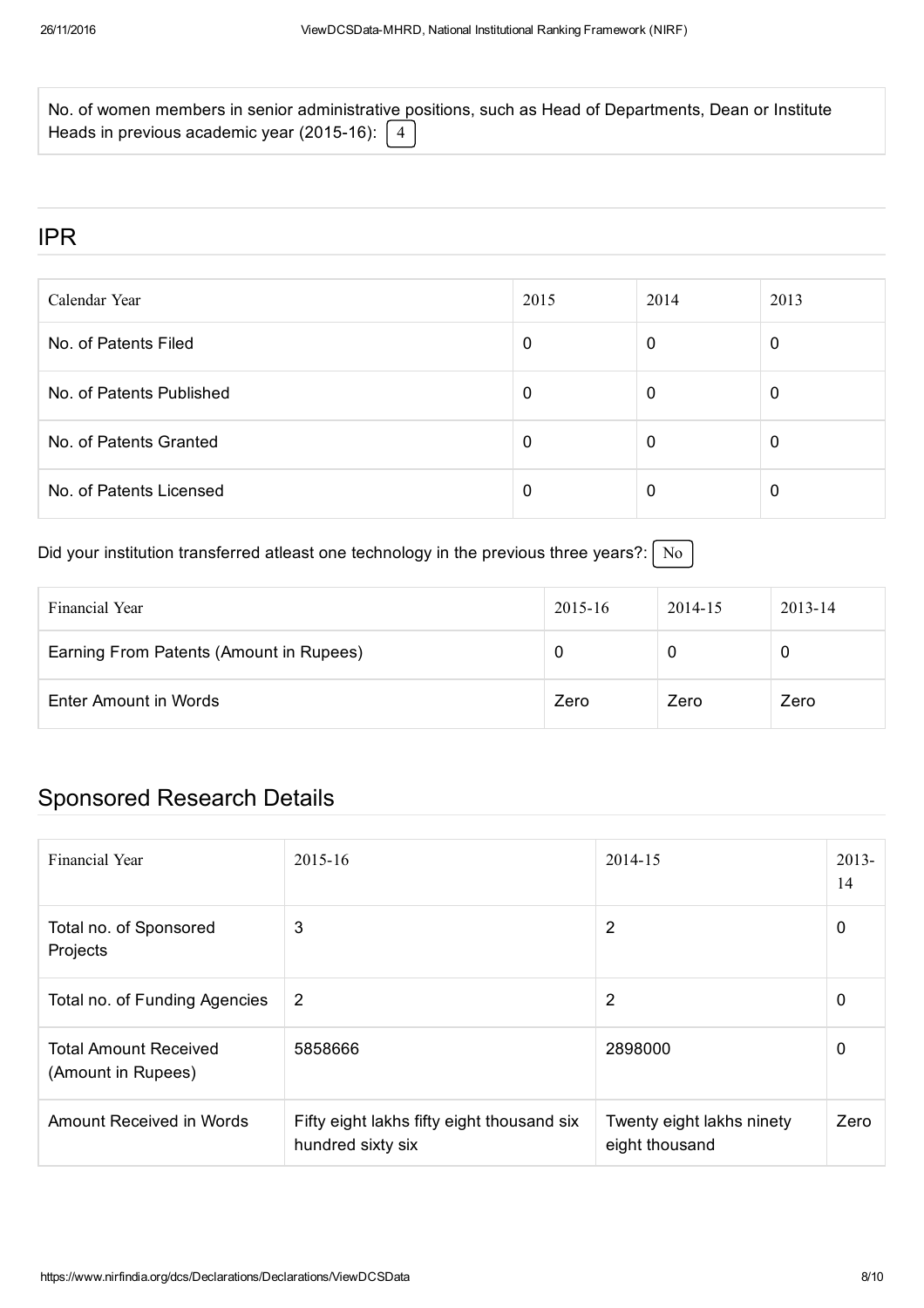#### Consultancy Project Details

| Financial Year                           | $2015 - 16$ | 2014-15 | $2013 - 14$ |
|------------------------------------------|-------------|---------|-------------|
| Total no. of Consultancy Projects        | 0           | 0       | 0           |
| Total no. of Client Organizations        | 0           | 0       | 0           |
| Total Amount Received (Amount in Rupees) | 0           | 0       | 0           |
| Amount Received in Words                 | Zero        | Zero    | Zero        |

#### Executive Development Program

| Financial Year                                  | $2015 - 16$ | 2014-15      | $2013 - 14$ |
|-------------------------------------------------|-------------|--------------|-------------|
| Total no. of Executive Development Programs     | 0           | 0            | 0           |
| Total no. of Participants                       | 0           | $\mathbf{0}$ | 0           |
| <b>Total Annual Earnings (Amount in Rupees)</b> | 0           | $\mathbf 0$  | 0           |
| <b>Total Annual Earnings in Words</b>           | Zero        | Zero         | Zero        |

#### Facilities for PCS: Facilities of physically challenged students

| 1. Do your institution buildings have Lifts/Ramps?                                                                                                         | Yes, in some of<br>the buildings |
|------------------------------------------------------------------------------------------------------------------------------------------------------------|----------------------------------|
| 2. Do your institution have provision for walking aids, including wheelchairs and<br>transportation from one building to another for handicapped students? | No                               |
| 3. Do your institution buildings have specially designed toilets for handicapped students?                                                                 | No                               |